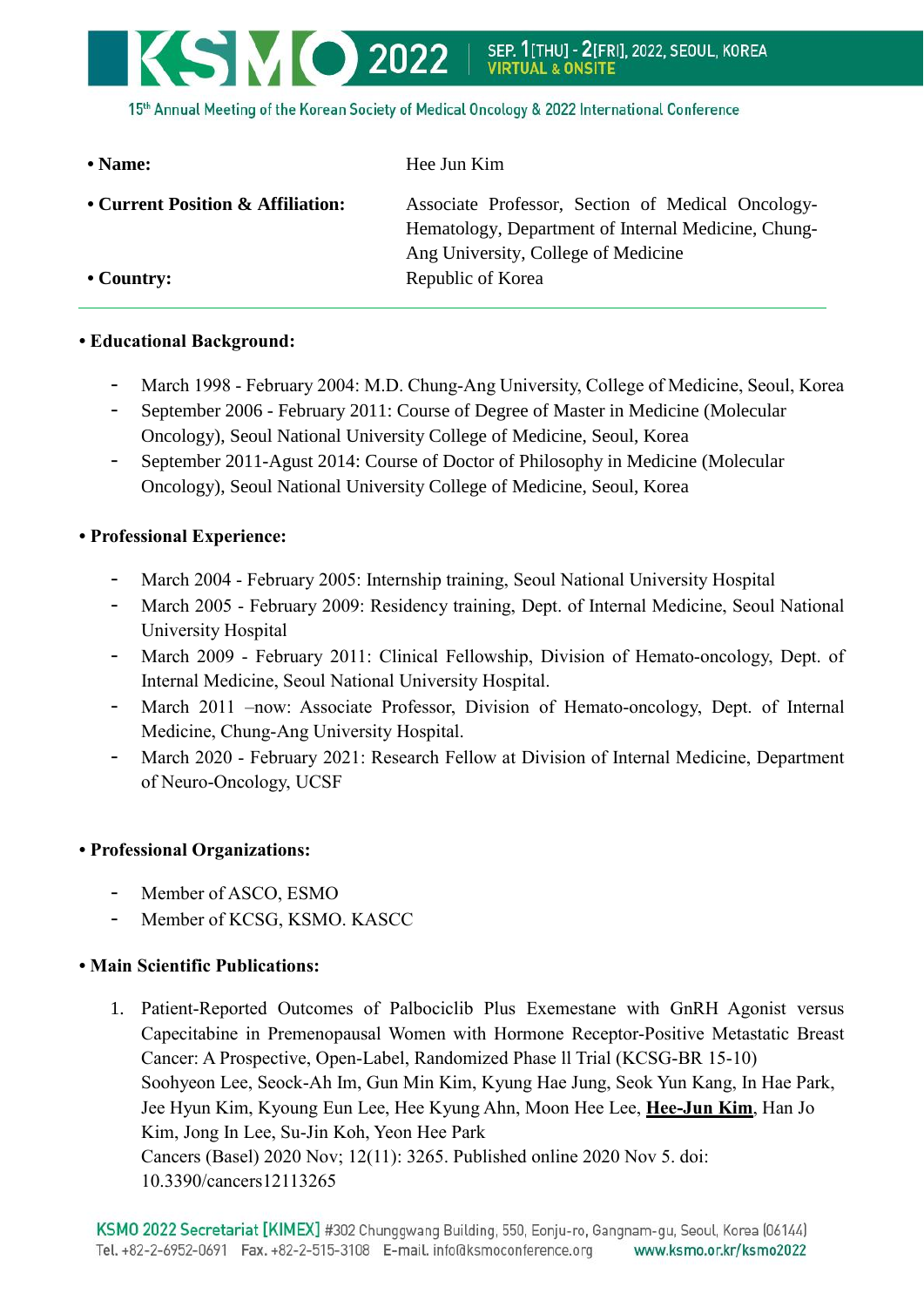

15th Annual Meeting of the Korean Society of Medical Oncology & 2022 International Conference

- 2. Prognostic effects of cytokine levels on patients treated with taxane and zoledronic acid for metastatic breast cancer in bone (BEAT-ZO) (KCSG BR10-13) Ju Won Kim, Soohyeon Lee, Hye Sook Kim, Yoon Ji Choi, Jinho Yoo, Keon Uk Park, Seok Yun Kang, Yeon Hee Park, Kyung Hae Jung, Jin-Hee Ahn, Ho-suk Oh, In Sil Choi, **Hee Jun Kim**, Kyung-Hun Lee, Suee Lee, Jae Hong Seo, In Hae Park, Kyung Eun Lee, Ho Young Kim, Kyong Hwa Park
- 3. Survival outcomes of breast cancer patients with brain metastases: A multicenter retrospective study in Korea (KROG 16–12) Jae Sik Kim, Kyubo Kim, Wonguen Jung, Kyung Hwan Shin, Seock-Ah Im, **Hee-Jun Kim,** Yong Bae Kim, Jee Suk Chang, Doo Ho Choi, Yeon Hee Park, Dae Yong Kim, Tae Hyun Kim, Byung Ock Choi, Sea-Won Lee, Suzy Kim, Jeanny Kwon, Ki Mun Kang, Woong-Ki Chung, Kyung Su Kim, Ji Ho Nam, Won Sup Yoon, Jin Hee Kim, Jihye Cha, Yoon Kyeong Oh, In Ah Kim

Breast. 2020 Feb; 49: 41–47. Published online 2019 Oct 22. doi: 10.1016/j.breast.2019.10.007

- 4. TDP1 and TOP1 Modulation in Olaparib-Resistant Cancer Determines the Efficacy of Subsequent Chemotherapy Jin Won Kim, Ahrum Min, Seock-Ah Im, Hyemin Jang, Yu Jin Kim, **Hee-Jun Kim**, Kyung-Hun Lee, Tae-Yong Kim, Keun Wook Lee, Do-Youn Oh, Jee-Hyun Kim, Yung-Jue Bang Cancers (Basel) 2020 Feb; 12(2): 334. Published online 2020 Feb 3. doi: 10.3390/cancers12020334
- 5. Comparative effectiveness of palliative chemotherapy versus neoadjuvant chemotherapy followed by radical cystectomy versus cystectomy followed by adjuvant chemotherapy versus cystectomy for regional node‐positive bladder cancer: A retrospective analysis: KCSG GU 17‐ 03

Woo Kyun Bae, Hyo Jin Lee, Se Hoon Park, Jung Hoon Kim, **Hee Jun Kim**, Chi Hoon Maeng, Inkeun Park, Byeong Seok Sohn, Jung A. Kim, Kyung Hee Lee, Do Hyoung Lim, Hyun Chang, Sung Min Kim, Ho Young Kim, Hunho Song, Seungtaek Lim, Jae Ho Byun, Hyun Ae Jung Cancer Med. 2019 Sep; 8(12): 5431–5437. Published online 2019 Jul 29. doi: 10.1002/cam4.2446

- 6. Palbociclib plus exemestane with gonadotropin-releasing hormone agonist versus capecitabine in premenopausal women with hormone receptor-positive, HER2-negative metastatic breast cancer (KCSG-BR15-10): a multicentre, open-label, randomised, phase 2 trial. Park YH, Kim TY, Kim GM, Kang SY, Park IH, Kim JH, Lee KE, Ahn HK, Lee MH, Kim HJ, Kim HJ, Lee JI, Koh SJ, Kim JY, Lee KH, Sohn J, Kim SB, Ahn JS, Im YH, Jung KH, Im SA; Korean Cancer Study Group (KCSG) Lancet Oncol. 2019 Oct 24. pii: S1470-2045(19)30565-0
- 7. Gemcitabine plus carboplatin versus gemcitabine plus oxaliplatin in cisplatin-unfit patients